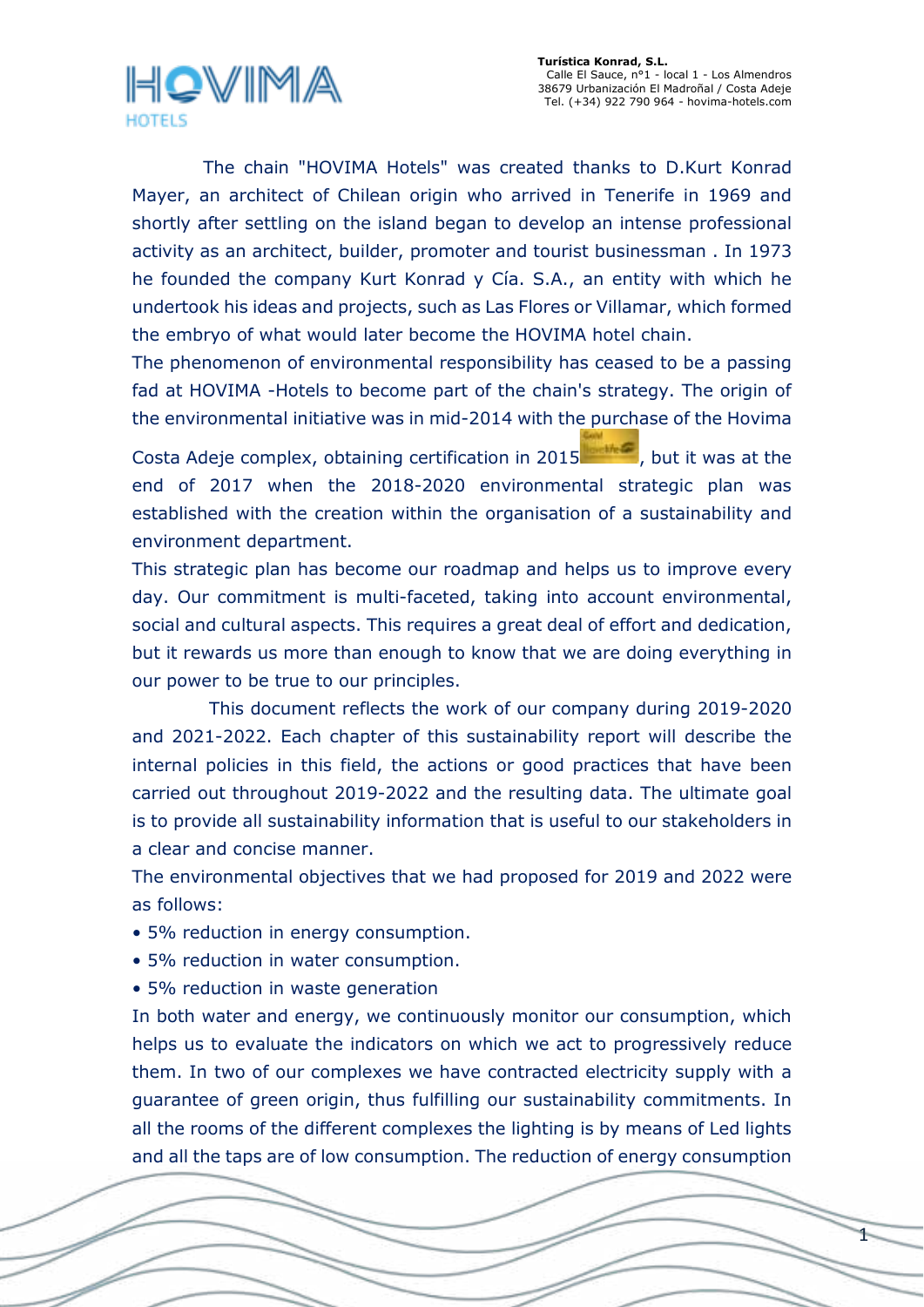

2

in the future will go through the regeneration of air conditioning installations that have not yet been renovated, which are scheduled in the medium term. It is also begin studied the use of the water that comes from the counterwashings of the pool to reuse it in the irrigation of gardens.

A logo has been created for the sustainability department within HOVIMA and a slogan "HOVI GREEN"



# **1.WATER MANAGEMENT**

It is important to save water since it is a limited resource, mainly in the case of consumption generated by tourist activity during the summer months. Efficient measures applied to save water:

Single-handle taps in showers that improve temperature regulation

Efficient showers and washbasins with flow reducer.

Redecoration of the landscaped areas creating a minimalist and modern atmosphere.

**We** Irrigation in the hours of less sunlight to avoid evaporation.

Periodic inspections of the facilities to avoid water leaks

Indications to our Guests and employees through informative screens, signage or communications:

Opting for short showers

Turn off the tap while lathering, brushing teeth or shaving

Reuse bath and pool towels, instead of replacing them daily.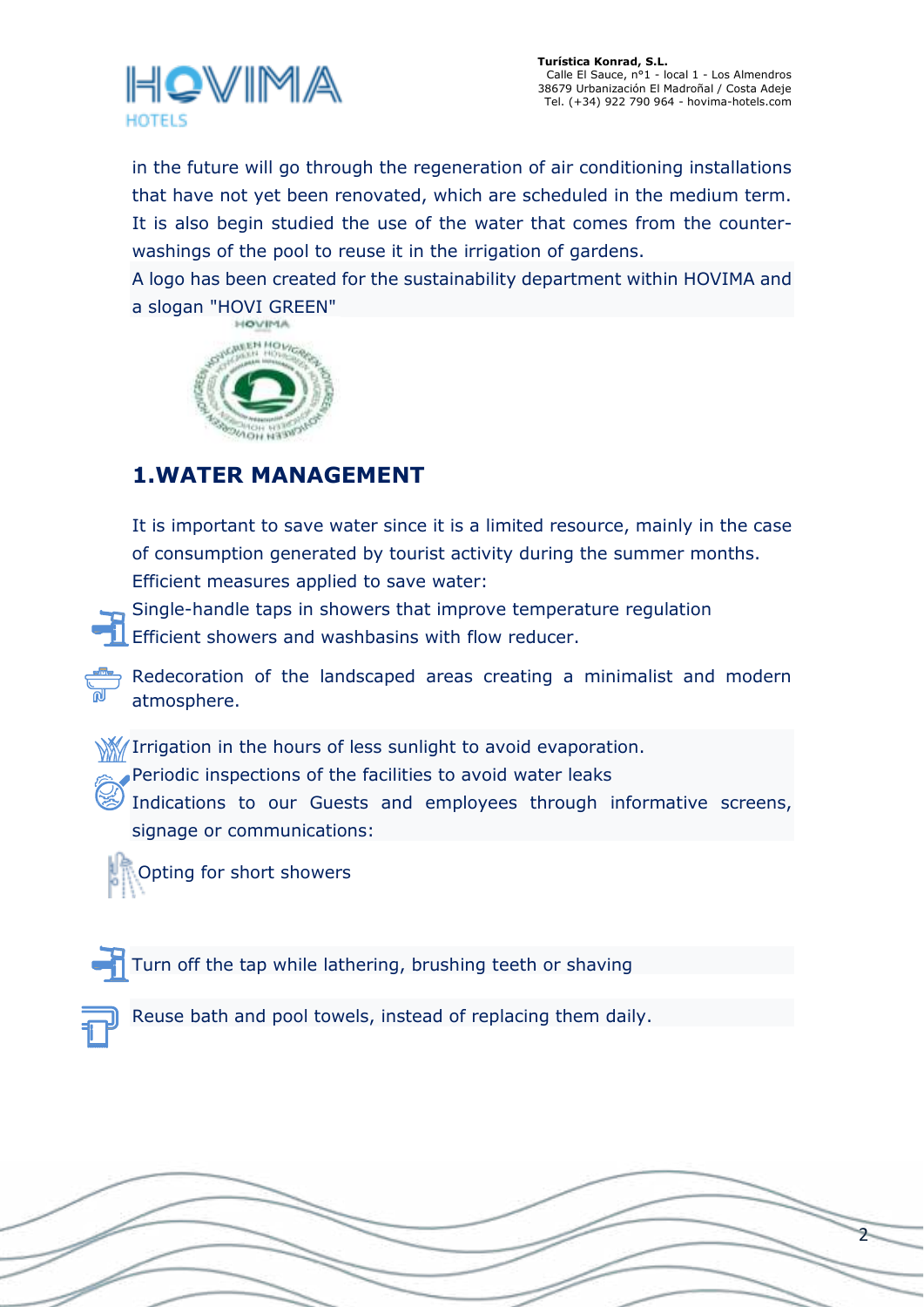

3



### Consumption:

| ן אוויר וטק טושוב<br>yuuu, |                      |                      |                      |
|----------------------------|----------------------|----------------------|----------------------|
|                            | <b>Agosto-Marzo</b>  | <b>Octubre-Marzo</b> | <b>Julio-Febrero</b> |
|                            | <b>JARDIN CALETA</b> | <b>SANTA MARIA</b>   | <b>PANORAMA</b>      |
|                            | <b>Liters/Pax</b>    | Liters/Pax           | <b>Liters/Pax</b>    |
| 2019-2020                  | 226.05               | 238.33               | 283.19               |
| 2021-2022                  | 160.32               | 171.75               | 259.80               |
| $\frac{1}{2}$              | $-29.08%$            | $-27.94%$            | $-8.26%$             |

Water (Liters per night / quest)

## **2.ENERGY MANAGEMENT**

 This is due to a progressive change in general lighting with low energy bulbs in bedrooms and common areas. In Customer rooms we have changed to LED bulbs from 7w to 3/5 w. We have increased motion detectors in common areas.

We also parameterize the consumption data. This allows us to know the consumption and propose improvement options based on benchmarking analysis between hotels of the same characteristics. This control also serves us to verify that our hotel meets us objectives of energy savings.

Measures applied in the Hovima Costa Adeje:

LED lighting and low consumption.

Renewal of household appliances with appliances with energy label class "A".

Replacement of diesel boiler by natural gas that generates cleaner energy.

Controls on and off times according to the hours of sunlight.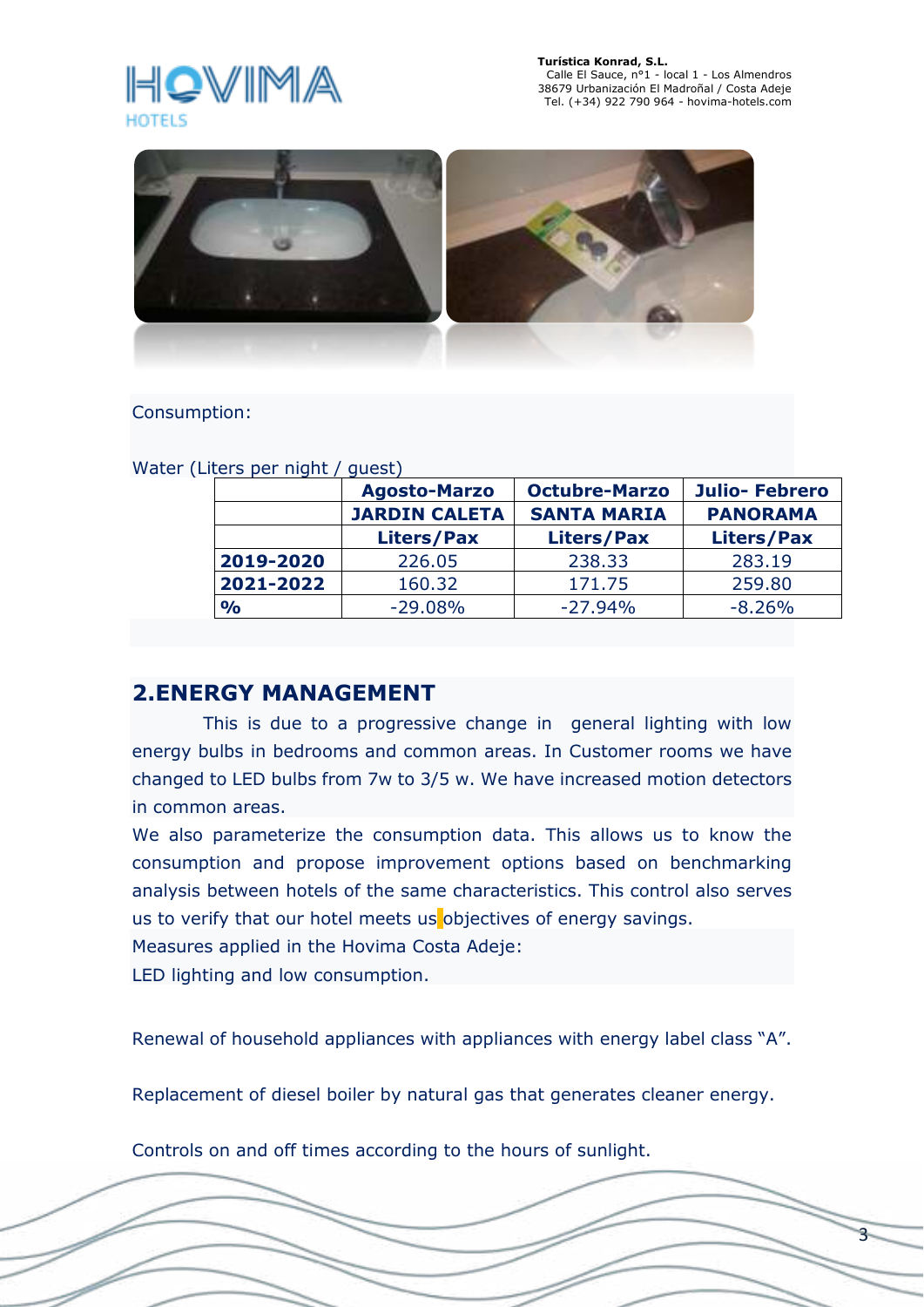

4

Use of solar thermal energy for sanitary hot water.

Indications to our Guests and employees through informative screens, signage or communications:

Turn off all lights when they leave the room.

Recommend the use of public transport or other means

Consumption



Light (KWh for night / guest)

|               | <b>Agosto-Marzo</b>      | <b>Octubre-Marzo</b>     | <b>Julio-Febrero</b>     |
|---------------|--------------------------|--------------------------|--------------------------|
|               | <b>JARDIN CALETA</b>     | <b>SANTA MARIA</b>       | <b>PANORAMA</b>          |
|               | <b>KWh night</b><br>/PAX | <b>KWh night</b><br>/PAX | <b>KWh night</b><br>/PAX |
| 2019-2020     | 6.35                     | 7.29                     | 8.98                     |
| 2021-2022     | 6.30                     | 7.27                     | 8.68                     |
| $\frac{1}{2}$ | $-0.79%$                 | $-0.27%$                 | $-3.34%$                 |

# **3. WASTE MANAGEMENT**

Regarding waste, the three "Rs" define our waste policy. We reduce to the maximum what we generate, we also reuse with the philosophy of converting waste into resources, giving them at least a second use. Everything we no longer use as bedding, furniture, ... we derive it to social entities. And finally we recycle, both in the area of customers and in the area of employees, there are selective bins to deposit separately the fractions of paper and cardboard, packaging and plastics, and glass.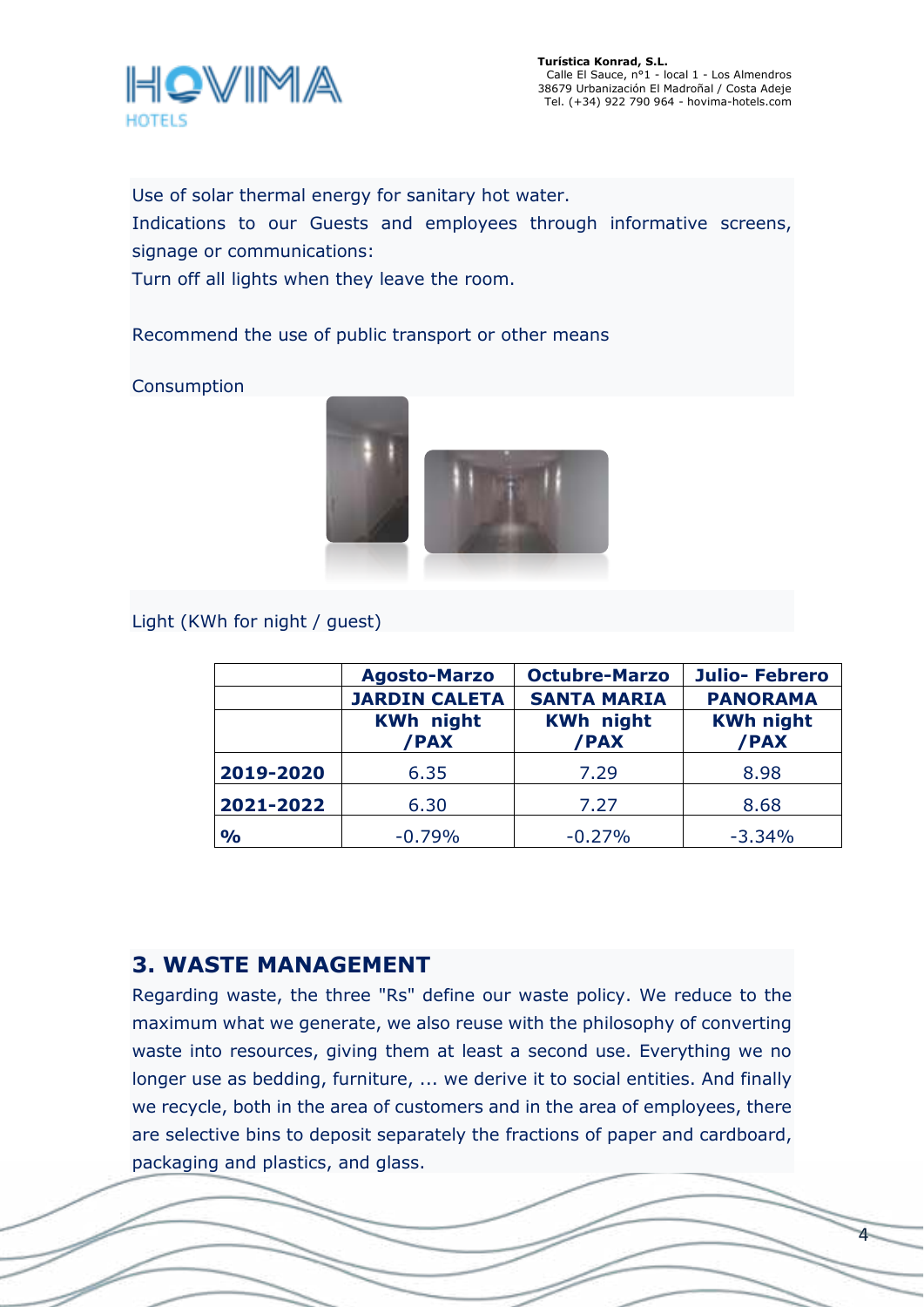

f

 Calle El Sauce, n°1 - local 1 - Los Almendros 38679 Urbanización El Madroñal / Costa Adeje Tel. (+34) 922 790 964 - hovima-hotels.com



According to our philosophy of improving every day we are replacing the plastic material as much as possible, for other biodegradable or reusable materials through the following actions: we have eliminated the plastic bag that customers have in the rooms to send the clothes to the laundry, replacing it with a 100% non-woven polypropylene fabric bag.



5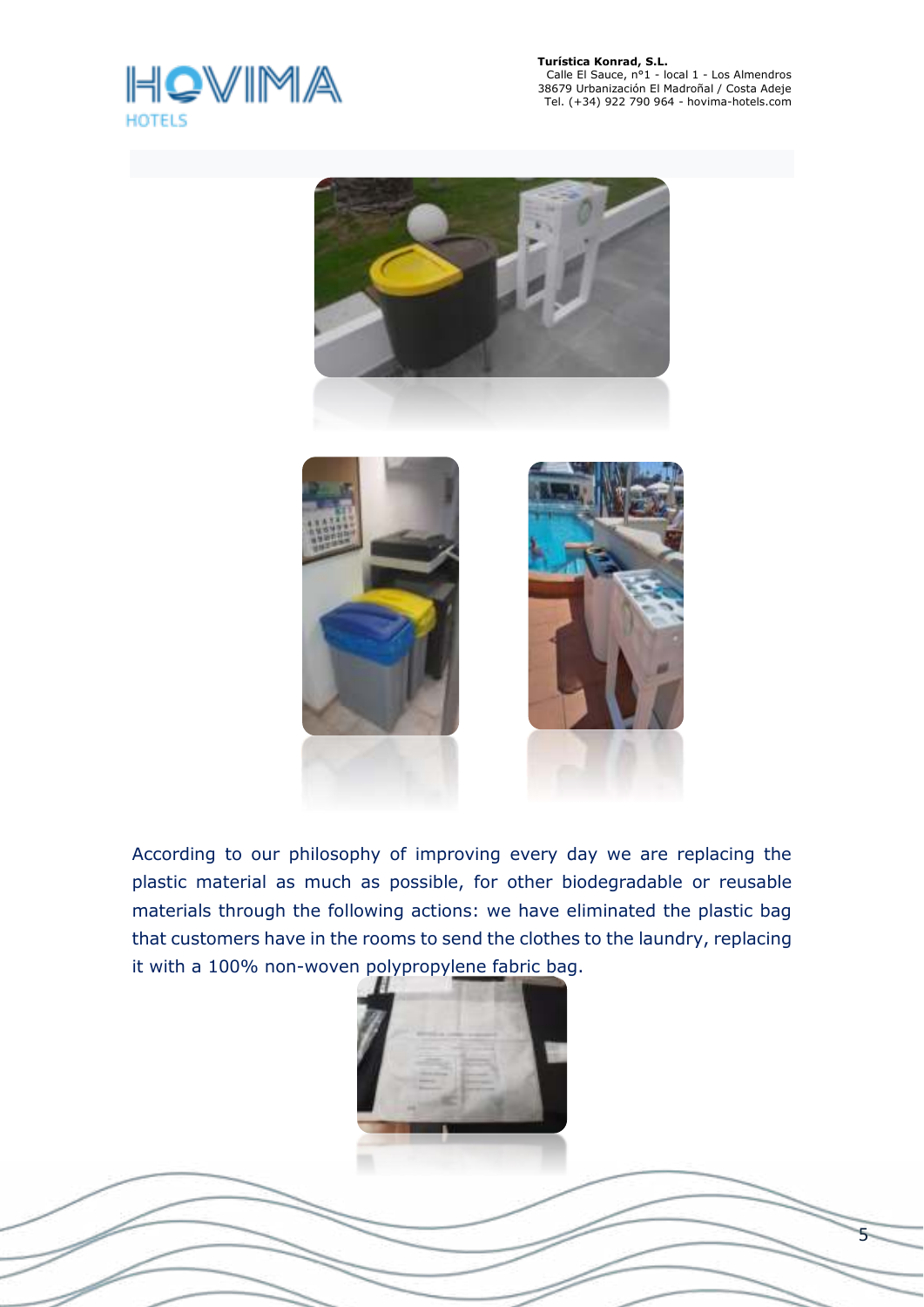

.

6

We have replaced the plastic bags where the amenities come, by 100% recyclable silk paper bags.



We have changed the plates and disposable cups in the pools bars for the reusable ones



We have put lecterns in different areas of the pool to deposit glasses and reusable plates.



We have eliminated plastic straws and coffee shakers, by compostable straws and wooden shakers.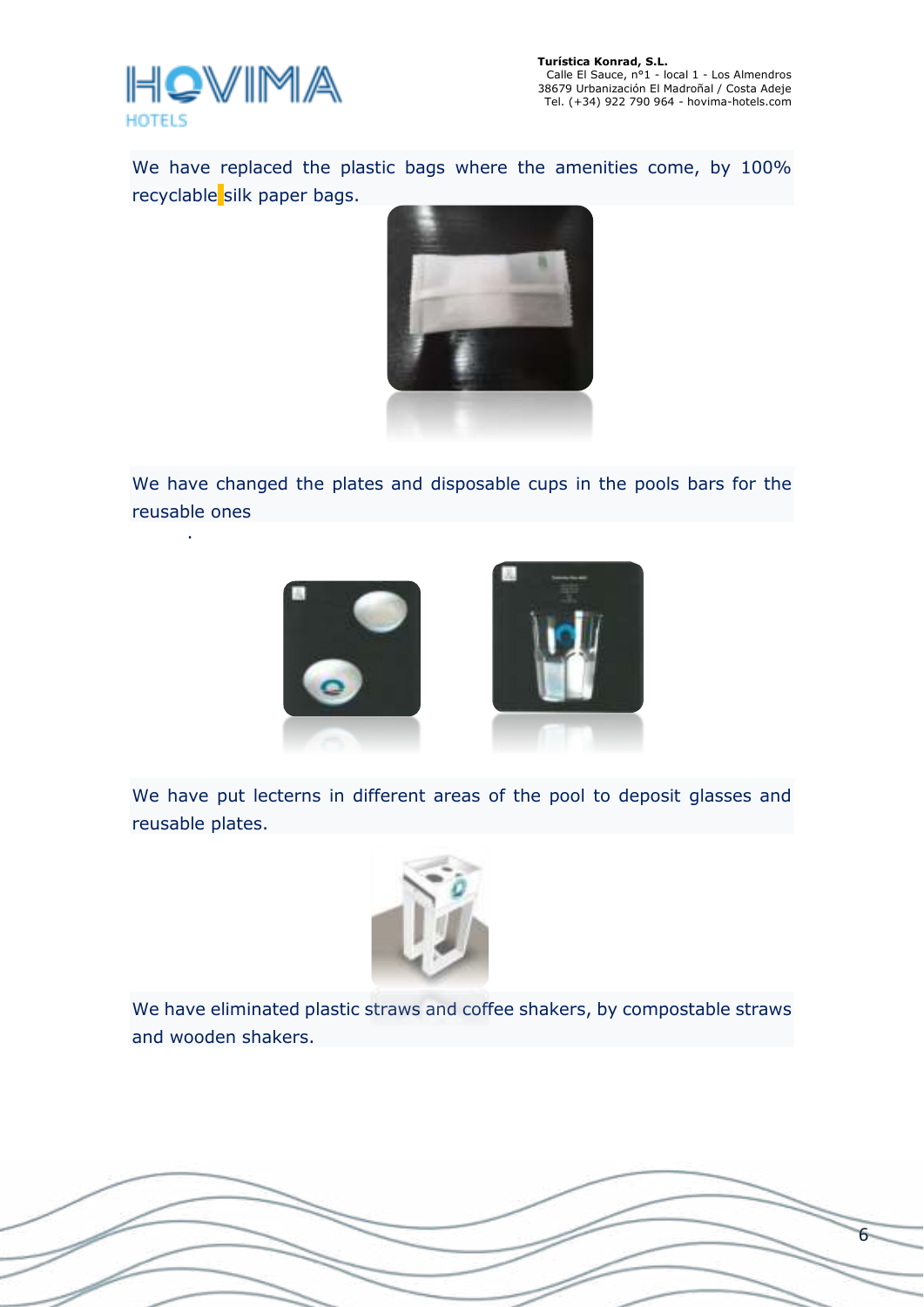

7



In all the restaurants, plastic bottles, water bottles, soft drinks, etc. have been replaced. by glass bottles, in the swimming pools bars as you can not use glass in the all-inclusive complexes, water taps have been placed so that the customer can pick up the water with reusable glasses.





We have replaced the plastic cups in the personal dining room with glass and ceramic. This small big change has saved the environment 54,000 glasses per year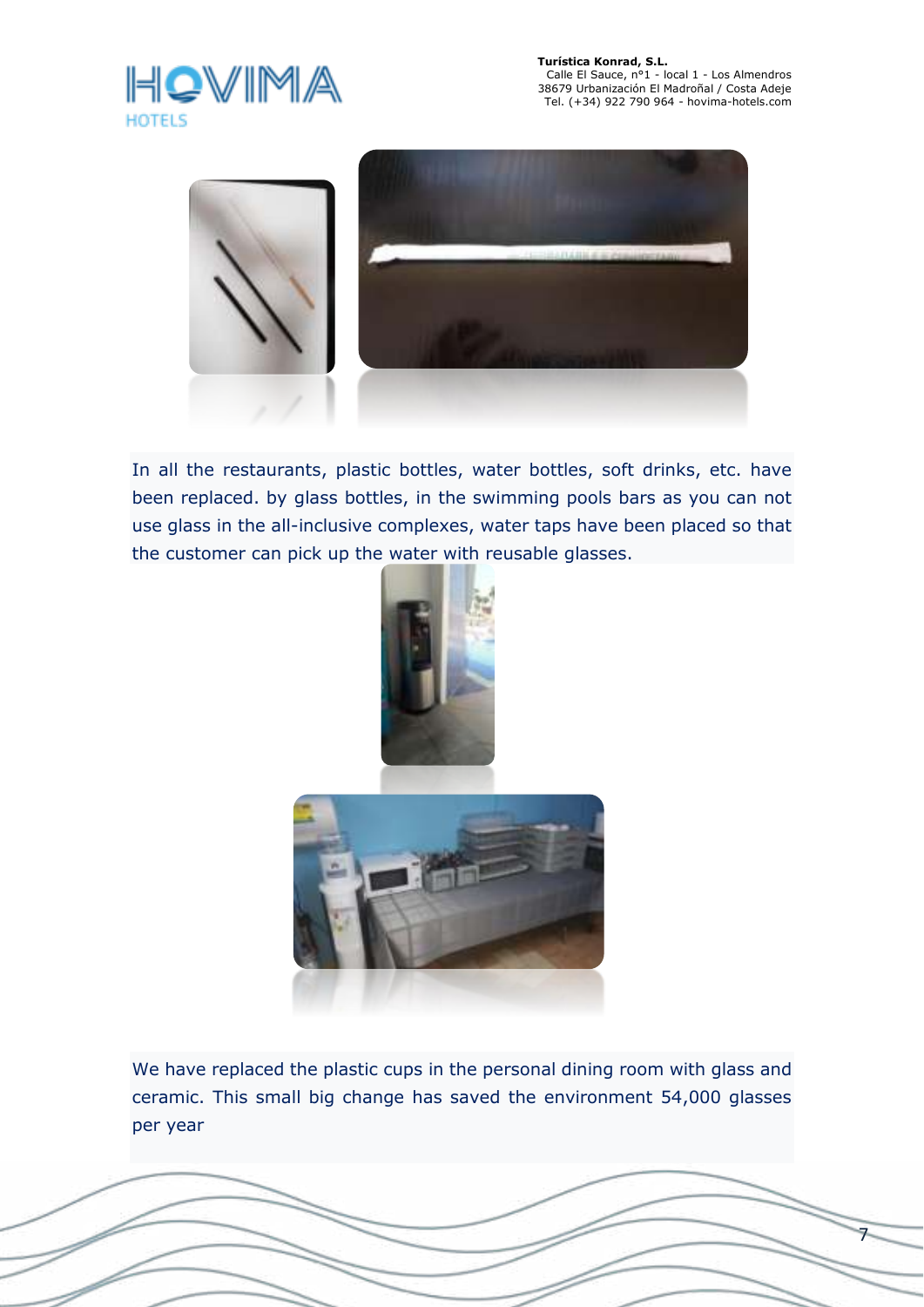

Although it is more expensive, we know the damage that plastic straws do to the environment. That is why we have not hesitated to replace them with biodegradable straws.

We keep track of the waste we generate, this allows us to know in real time if the initiatives taken generate positive results.

# **4. TRAINING**

In Hovima we know that it is essential to train staff.

With regard to employees, 80% have been trained in sustainability and environmental knowledge, as well as new incorporations, there is a continuous training plan.



In 2019/2022 there are many courses that have been given to our employees:

Courses on good practices for saving energy, water, paper, and recycling and waste management



8

Crisis management against Gastroenteritis, Norovirus and Cryptosporidium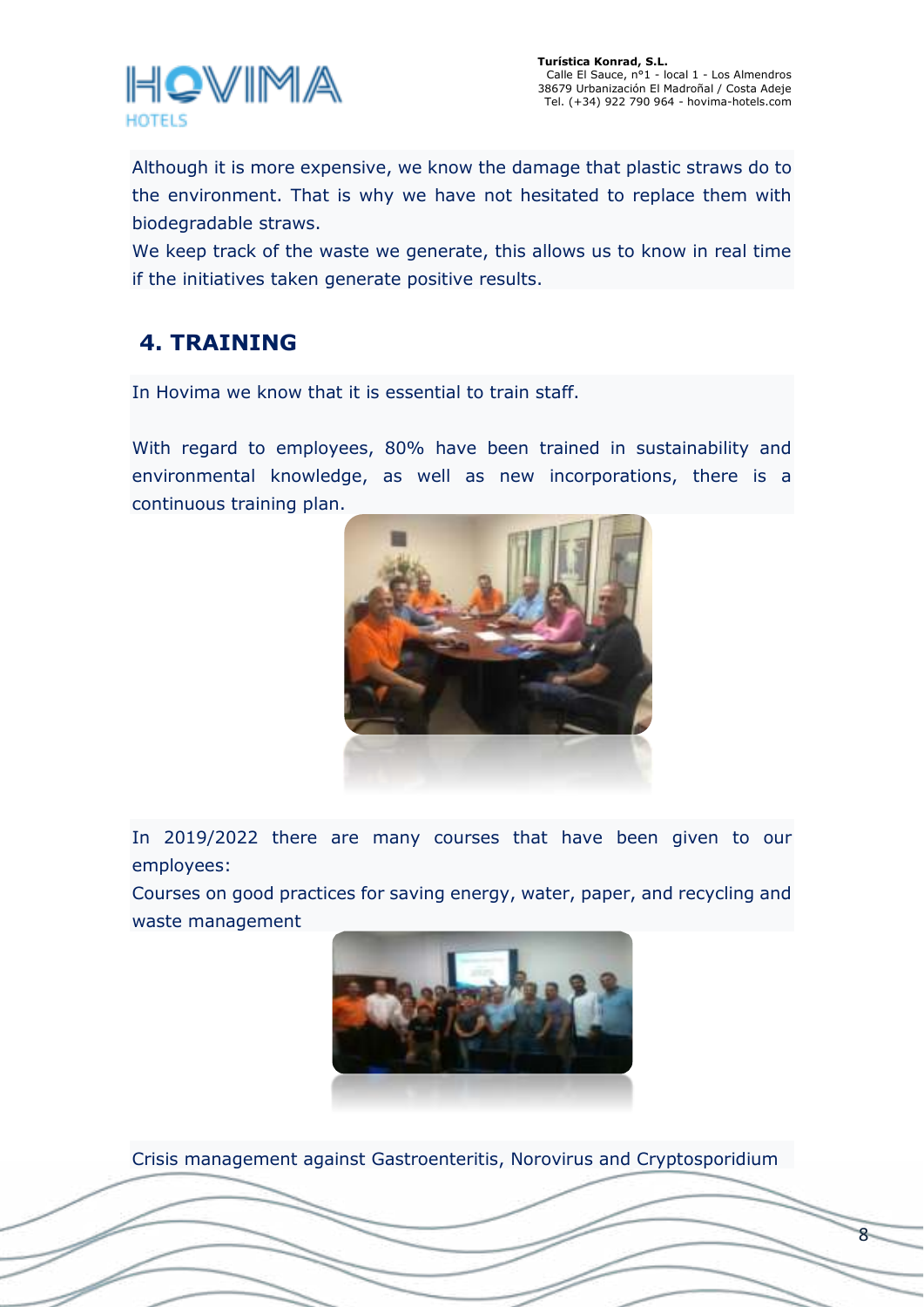



### In addition to:

- $\checkmark$  Prevention of occupational risks
- $\checkmark$  Fire protection system
- $\checkmark$  Food handling
- $\checkmark$  Sustainability
- $\checkmark$  Technical courses

Training scheduled for 2022/2023:

- $\checkmark$  Specific technical training for each department.
- $\checkmark$  Leadership course for middle managers.

 Courses related to human resources such as: teamwork, communication, management and behavior of meetings, quality of service and customer service, sales, work and attitudinal management in the face of pressure Computers.

# **5. RESPONSIBLE PURCHASING**

In relation to our suppliers, 90% of them are local. We are looking for committed suppliers, such as Resuenas, which is the first company in the Hospitality sector to obtain the STEP certificate.

9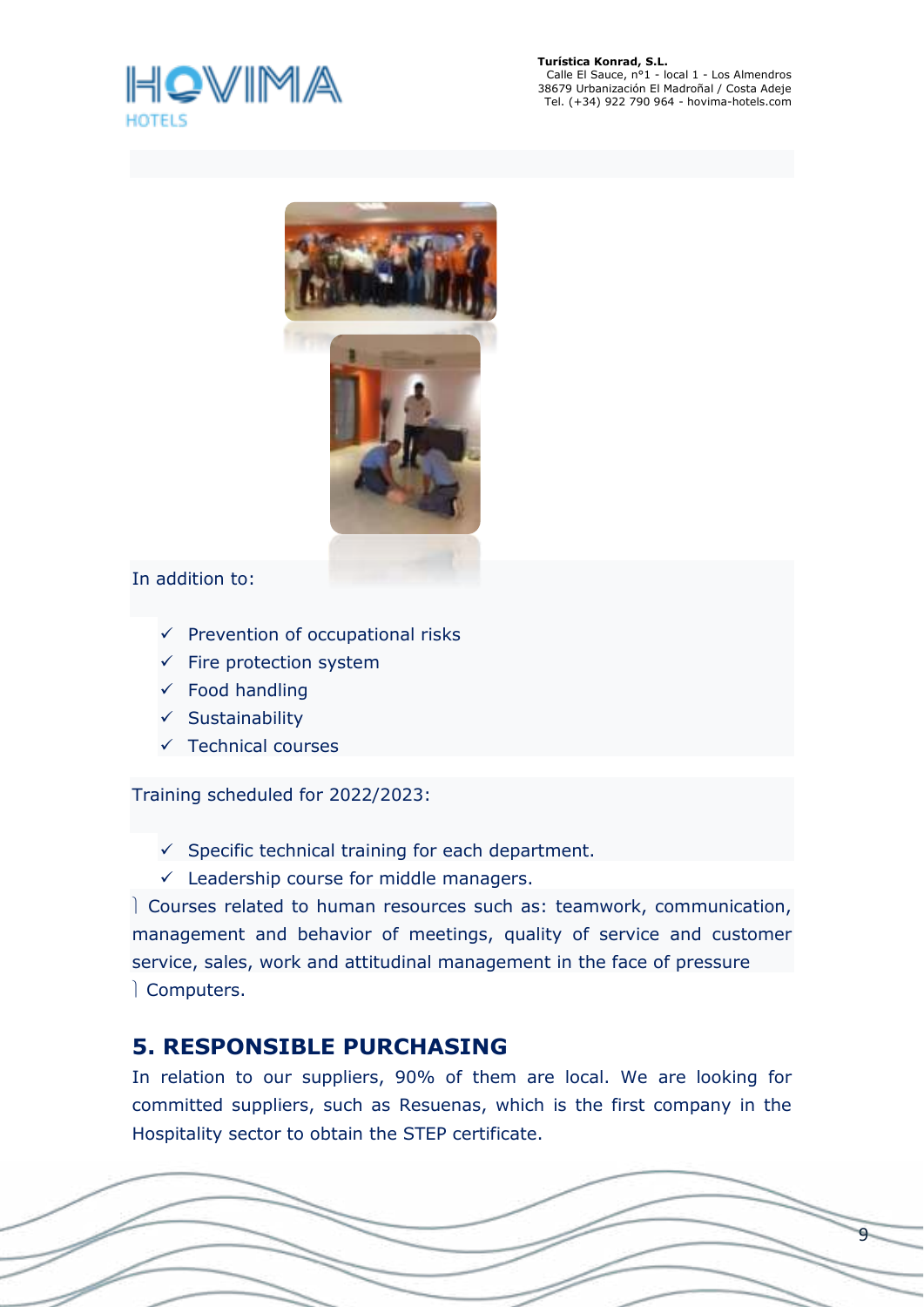



 We inform suppliers of our sustainability policies. We help the local community by prioritizing procurement of local to the extent possible. All of the cleaning chemicals we use are manufactured under the ISO 9001 Quality Standard, the ISO 14001 Environmental Management Standard and the OHSAS 18001 Occupational Health and Safety Management Standard.

 The ranges of concentrated products ECOCONPACK and XOP that we use, allow to optimize cleaning processes at lower cost and greater respect for the environment.

# **6.ALL COMMITTED BY A CAUSE**

It is committed to Spanish food and local culture with local groups of typical Canarian folklore.

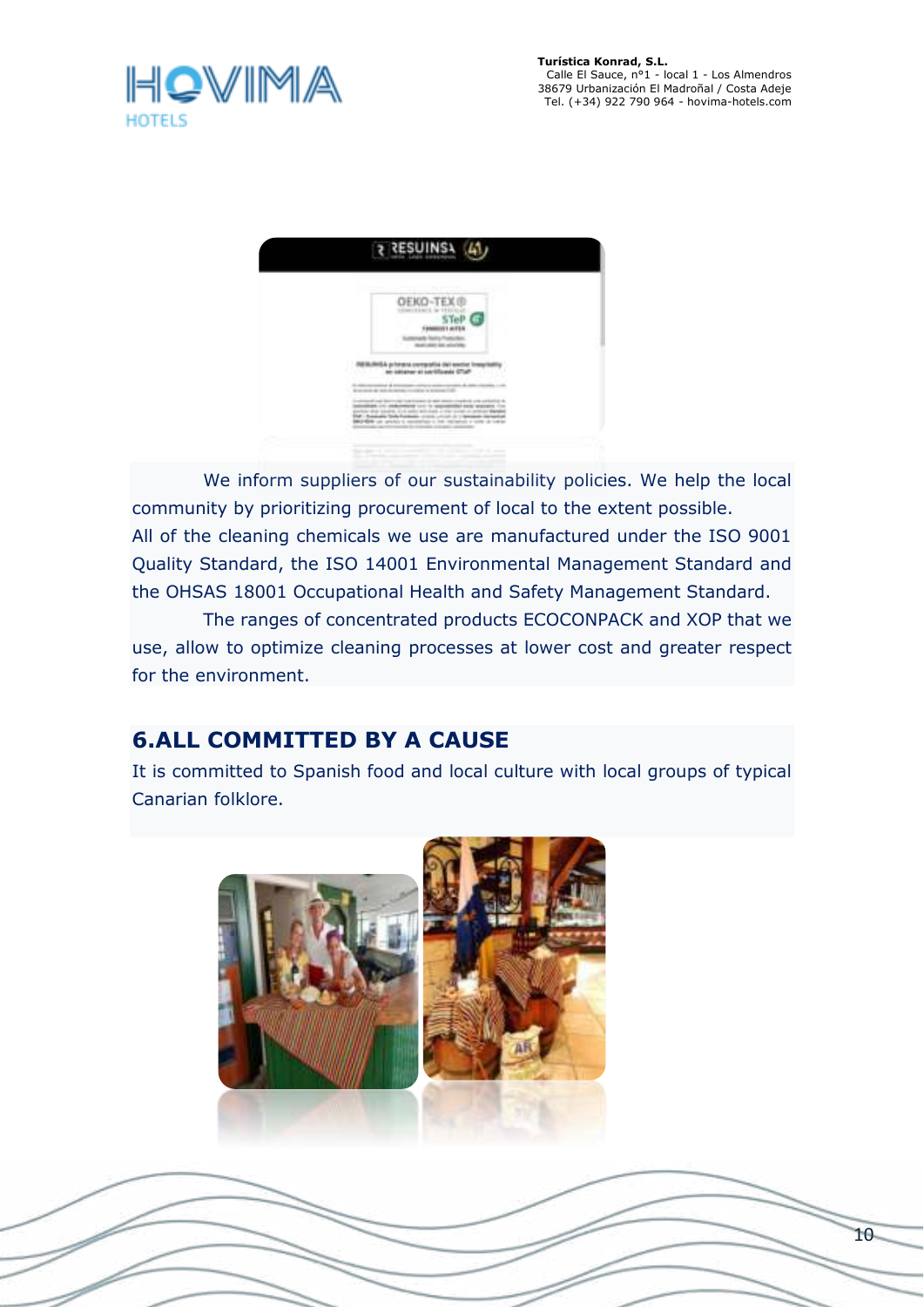

.

We do several activities of animation promoting environmental protection as it is to make recycled paper

Another animation activity that takes place every week, is to explain to the clients guidelines to follow to recycle correctly.



HOVIMA HOTELES is committed to sustainability, following the 17 objectives (ODS) proposed by the UN and the care of the environment.

## **7.INITIATIVES**

Every March 24 we join the initiative organized by WWF "Earth Hour".

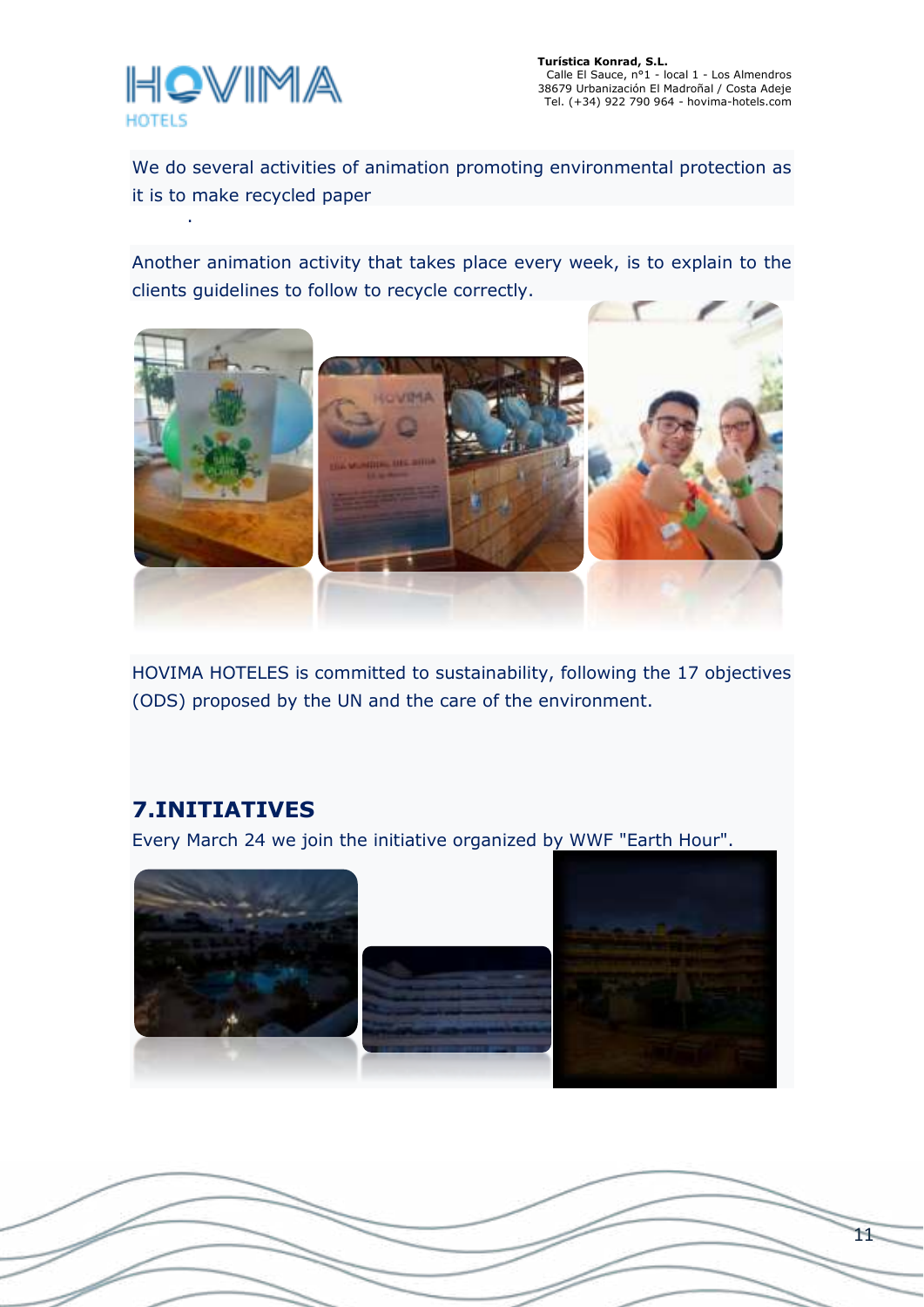

On June 5 we celebrate World Environment Day, with the broadcast of informative videos we want to raise awareness among our customers. And on December 10, we remind our clients of the World Day of Human Rights.



## **8.COLLABORATION WITH NGO AND LOCAL COMMUNITY**

In Hovima we feel the obligation to collaborate with the most disadvantaged by supporting the local community in different initiatives.

San Miguel Vida Association. It is a Youth Cooperation Association and its priority purpose is the youth problem in all its aspects, highlighting the framework of social maladjustment and drug addiction.

To Collaborate in the construction of a more just and fraternal society offering spaces in which life is promoted, defended, cared for and celebrated facilitating the integral development of those most vulnerable, from Christian humanist thought, allowing the active participation of all members of our society, through intervention actions, training and social awareness.

## **9.OUR STAFF**

At Hovima we are a reflection of multiculturalism:

We have employees of more than 10 different nationalities.

We fight day by day to avoid any type of discrimination.

A large number of middle management and management positions are held by women.

OUR MISSION: We are a family hotel chain whose objective is to work every day to be a reference in the destination in wich we operate, by offering differentiating experiences through our services and products aimed at a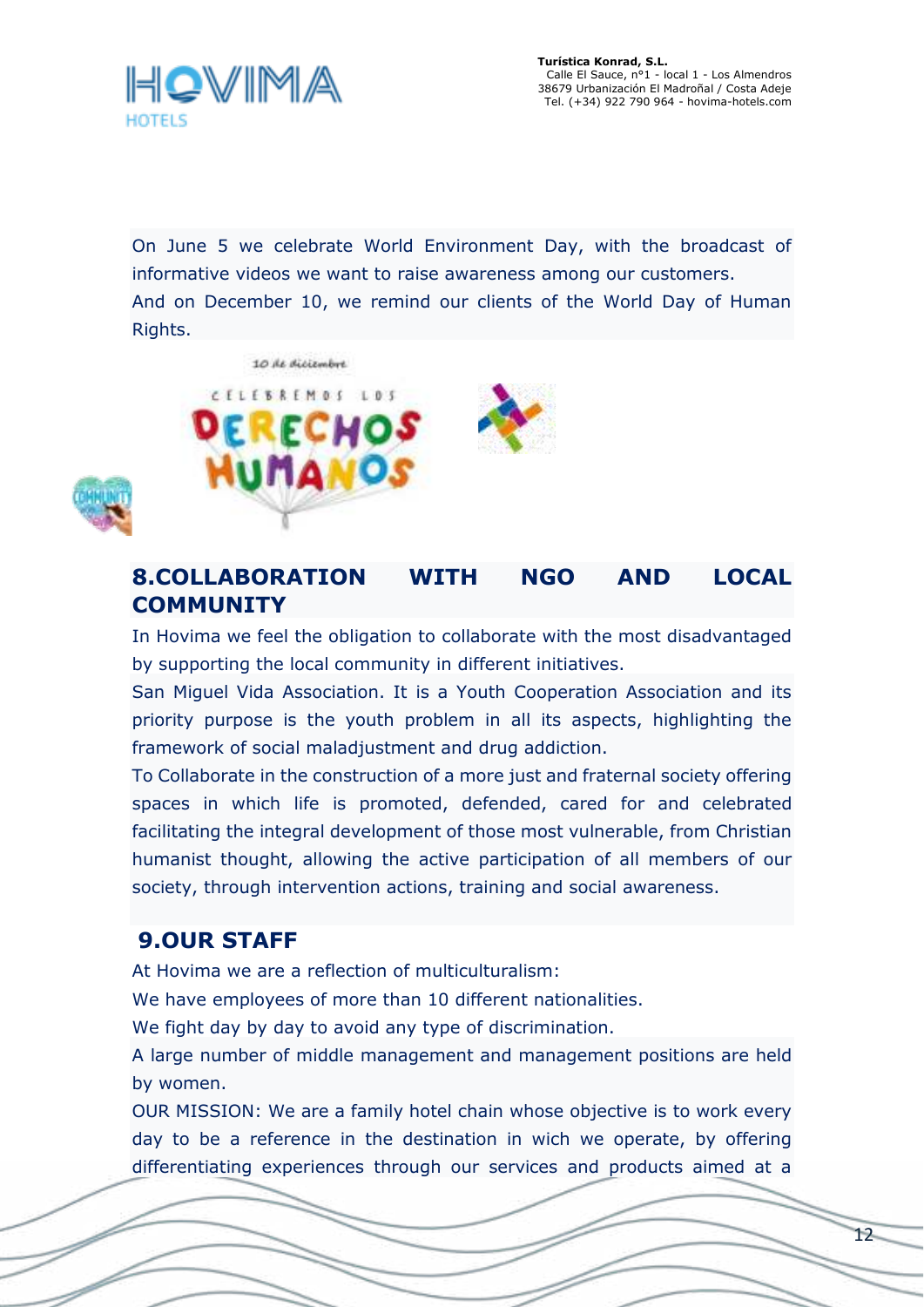

diverse segment of customers. For this we have a high degree of personalization and closeness, as well as a privileged location by the sea of our establishments.

All this is possible thanks to a qualified human team, committed to our values and that works every day to continue progressing.

#### **STAFF BY SEX:**

 $Women = 52%$  $Men = 48%$ 

#### **TEMPLATE BY TYPE OF CONTRACT**:

Indefinite=60%

Temporary=40%

#### **OUR CULTURE**:

In our thematic buffet we offer traditional Canarian and Spanish food. A proposal that has great acceptance among our customers.



We enliven the night with typical Canarian music live.

We want to show our customers that the Canary Islands are not just sun and beach. That is why we promote the Canarian and Spanish culture, we have at the reception the cultural program of Tenerife.

Activities we carry out to promote local culture:

 "Paella Demonstration": Our animation team (with food handler certificate) demonstrates to customers how to make a paella. Afterwards, they have the possibility to taste the result.

 Spanish class: Weekly we offer our clients a basic Spanish class to make it easier to get around the hotel

 Canary Islands Day: it is celebrated in style with tasting of typical Canarian products, music shows and Canarian folklore.

 We encourage customers to participate in the "Make Holidays Hovigreen" activity, which consists of making a sustainable promise for their vacations.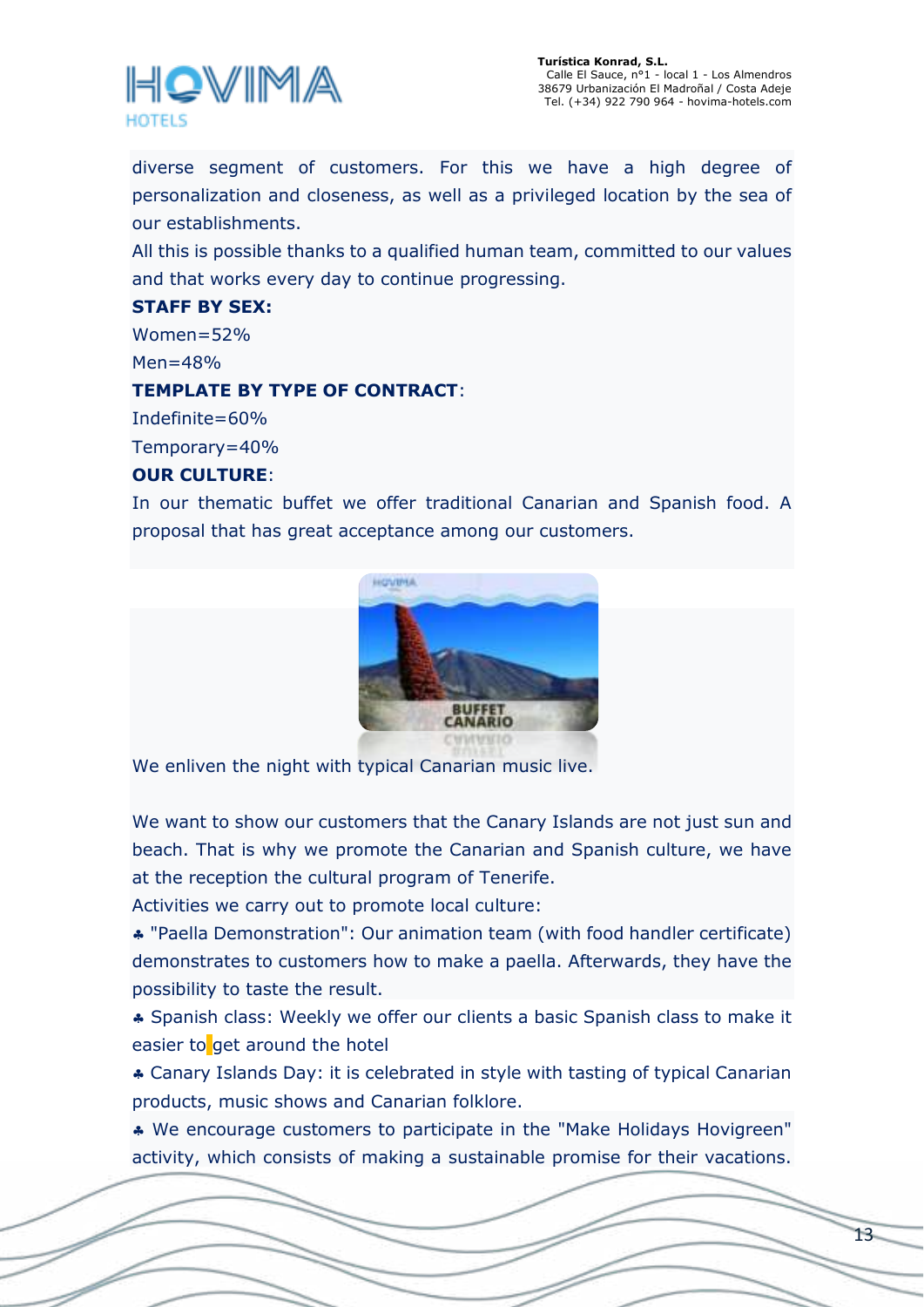

For example: promise to buy local products, practice sustainable mobility or separate waste.



The SGAE, under the motto I CREATE CULTURE recognizes us as an establishment that collaborates in the dissemination of culture, thanking our collaboration for compliance with the Intellectual Property Law.

# **10.TARGETS**

Having achieved certain objectives encourages us to continue and promote new initiatives, all for the common good of the environment. We continue to reform our hotel and in each renovation we carry out, we always consider reducing and minimizing the environmental impact in order to guarantee the achievement of our future objectives.

Environmental targets for the years 2022:

 $\checkmark$  Reduce energy consumption

We sensitize staff and customers to reduce the energy consumption of electricity and fuels.

 $\checkmark$  Improve waste management

We reduce to the maximum the amount of waste generated by our activity, separating the waste so that it can be recycled and treated.

Reduce the plastic